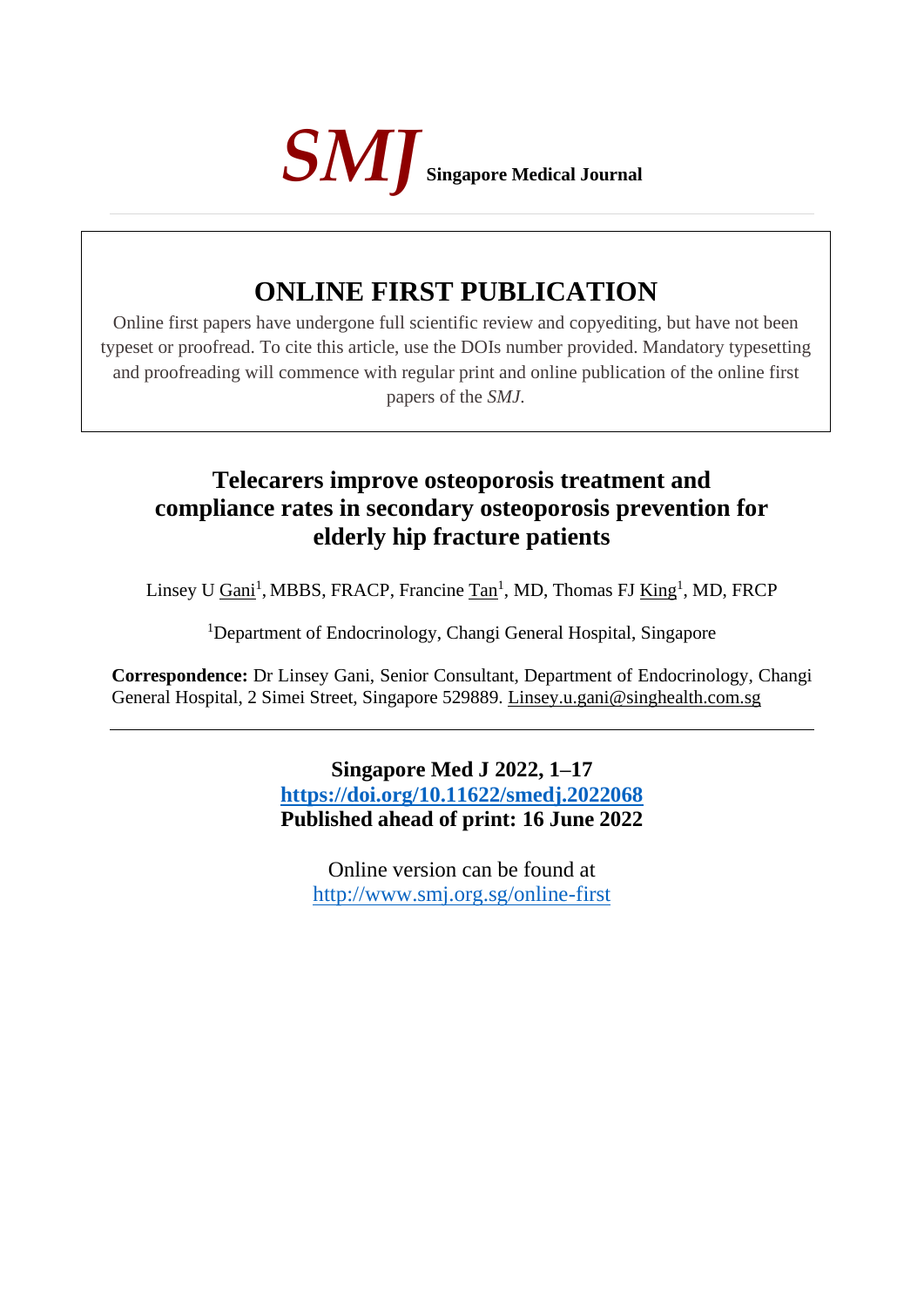#### **ABSTRACT**

Introduction: A significant treatment gap has been observed in patients with osteoporosis. Our previous audit found a 31.5% rate of anti-osteoporosis medication initiation after fragility fractures at one year. We piloted the use of telecarers to monitor osteoporosis treatment and compliance.

**Methods:** From January 2017 to January 2018, all hip fracture patients at Changi General Hospital, Singapore, were automatically enrolled into the Health Management Unit valued care hip fracture programme. Telecarer calls were scheduled at discharge, 3, 6 and 12 months. We assessed the acceptability, completion and treatment rates of patients enrolled in this programme.

**Results:** A total of 537 patients with a hip fracture were enrolled in the telecarer programme over one year. Their average age was  $79.8 \pm 8.23$  years, and 63.1% of them were female. A total of 341 patients completed 12 months of follow-up, of which 251 (73.6%) patients were on treatment at 12 months. The most common cause of lack of initiation of secondary osteoporosis treatment was patient or family rejection (34.4%), followed by physician failure to prescribe (24.4%) and renal impairment (24.4%). 16.7% of patients were deemed to have advanced dementia with a life-limiting illness and were, thus, deemed unsuitable for treatment.

**Conclusion:** Telecarers may be a useful adjunct in the monitoring of osteoporosis treatment after hip fractures in an elderly population. The main limitations are patient or family rejection and physician inertia. Further studies should focus on a combination of interventions for both patients and physicians to increase awareness of secondary fracture prevention.

#### *Keywords: hip fractures, osteoporosis, telemedicine*

Gani LU et al. Telecarers improve osteoporosis treatment and compliance rates in secondary osteoporosis prevention for elderly hip fracture patients. <https://doi.org/10.11622/smedj.2022068>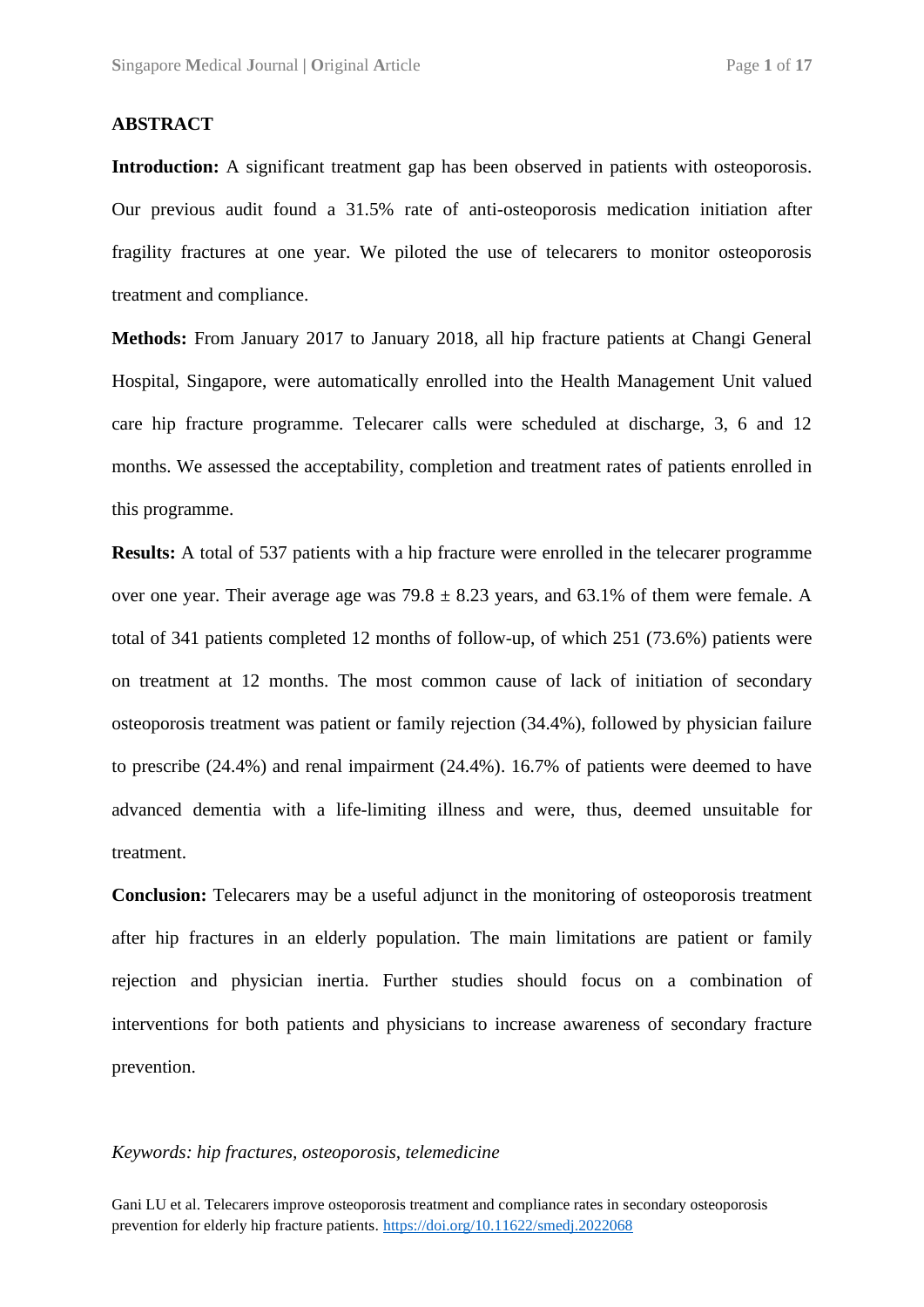#### **INTRODUCTION**

There remains a significant treatment gap in patients with osteoporosis, with reported declining rates of anti-osteoporosis medication prescription.<sup>(1)</sup> Despite advances in diagnosis and interventions that reduce the risk of fracture, a minority of men and women at high fracture risk receive treatment.<sup> $(2,3)$ </sup> Our previous institutional audit showed a low rate of antiresorptive initiation at 31.5% in patients older than 65 years presenting with fragility fractures.(4) Compliance rates for antiresorptive medications are also known to be low. Furthermore, recent national data shows that although the Singapore population is expected to have one of the world's longest life expectancies at 85 years, studies have found that 20% of older patients spend that last 10 years in disability due to musculoskeletal reasons.(5) As such, addressing the treatment of osteoporosis is an important element of improving the quality of life and reducing morbidity in this aged population. Various strategies have been employed to address the treatment gap in osteoporosis, and inpatient osteoporosis liaison services have been set up to increase detection, initiate investigation and treatment of osteoporosis. However, with increasing resource limitation and in light of the recent COVID-19 pandemic, where physical patient-doctor consultations may be limited, telemedicine and telecarers may be a potential avenue in aiding the treatment of chronic diseases such as osteoporosis. Telemedicine has been around for the last 20 years and its use in chronic disease management in the older population has been well demonstrated.<sup> $(6,7)$ </sup> Its effectiveness has been shown in the management of congestive heart failure, stroke, chronic obstructive pulmonary disease and diabetes mellitus.<sup> $(8,9)$ </sup> In particular, it has demonstrated effectiveness in reducing hospital readmissions and promoting medication compliance. $(10)$  Increasing interest has been observed in the use of telemedicine for osteoporosis management; previous studies have looked into telemedicine and telementoring of physicians in rural areas for the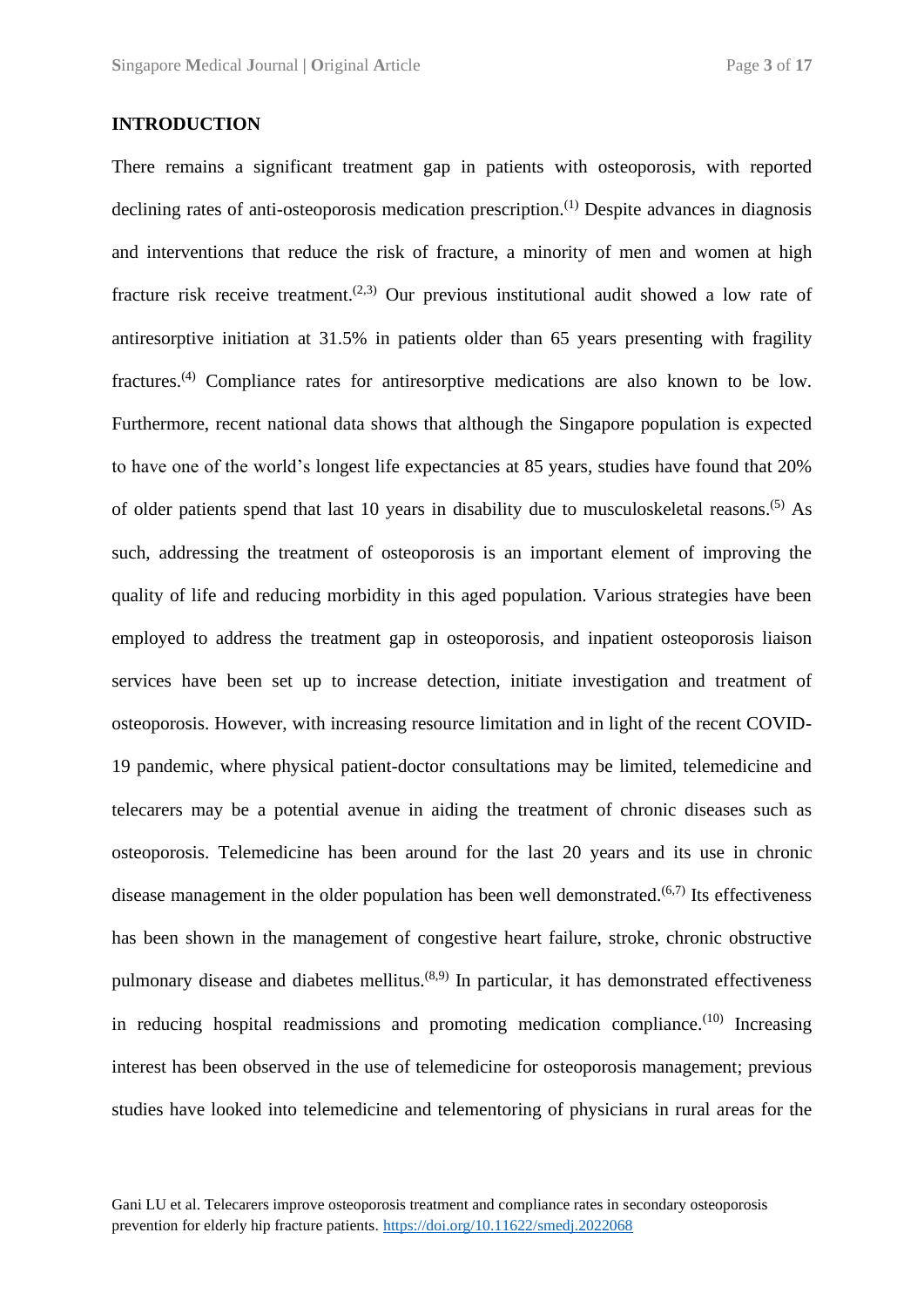integration of osteoporosis care.  $(11-13)$  However, similar studies are lacking in Southeast Asia, where telemedicine has yet to be widely adopted. We hypothesise that the use of telecarers in the management of our local population of patients with osteoporosis after hip fracture will aid in increasing the anti-osteoporosis treatment rates and facilitate compliance. We piloted the use of a telecarer over one year to assess the acceptance of this programme in patients and families and to assess the changes in osteoporosis treatment rates.

#### **METHODS**

Gani LU et al. Telecarers improve osteoporosis treatment and compliance rates in secondary osteoporosis prevention for elderly hip fracture patients. <https://doi.org/10.11622/smedj.2022068> Patients discharged from Changi General Hospital, Singapore who had been admitted with a hip fracture between January 2017 and January 2018 were recruited into this pilot study. Changi General Hospital is the sole regional hospital that provides care to the eastern part of the Singapore population. The hospital is part of the SingHealth healthcare network, which allows sharing of clinical documentation and electronic medical records across SingHealth institutions and primary care clinics in the region. Eligibility included the patient's or family's willingness to be followed up via telephone calls and non-nursing home resident status. The Health Management Unit in Changi General Hospital consists of 14 telecarers who are nurses who provide a telephone service to monitor patients with chronic disease. Before this study, the nurses were trained in basic osteoporosis management and were provided with a specific osteoporosis telecarer script and questionnaires (Fig. 1) on initiation of anti-osteoporosis medication, calcium and vitamin D supplementation, compliance and presence of adverse effects. Telecarers spend an average of 15 minutes per phone call, as directed by the patient's or caregiver's needs and requirements. Patients who required anabolic treatments were reviewed separately in the specialist bone clinic and were excluded from this follow-up cohort. Telecarers also obtained information on recovery from surgery, falls risk and readmission. At the first call, the service was explained to the patient or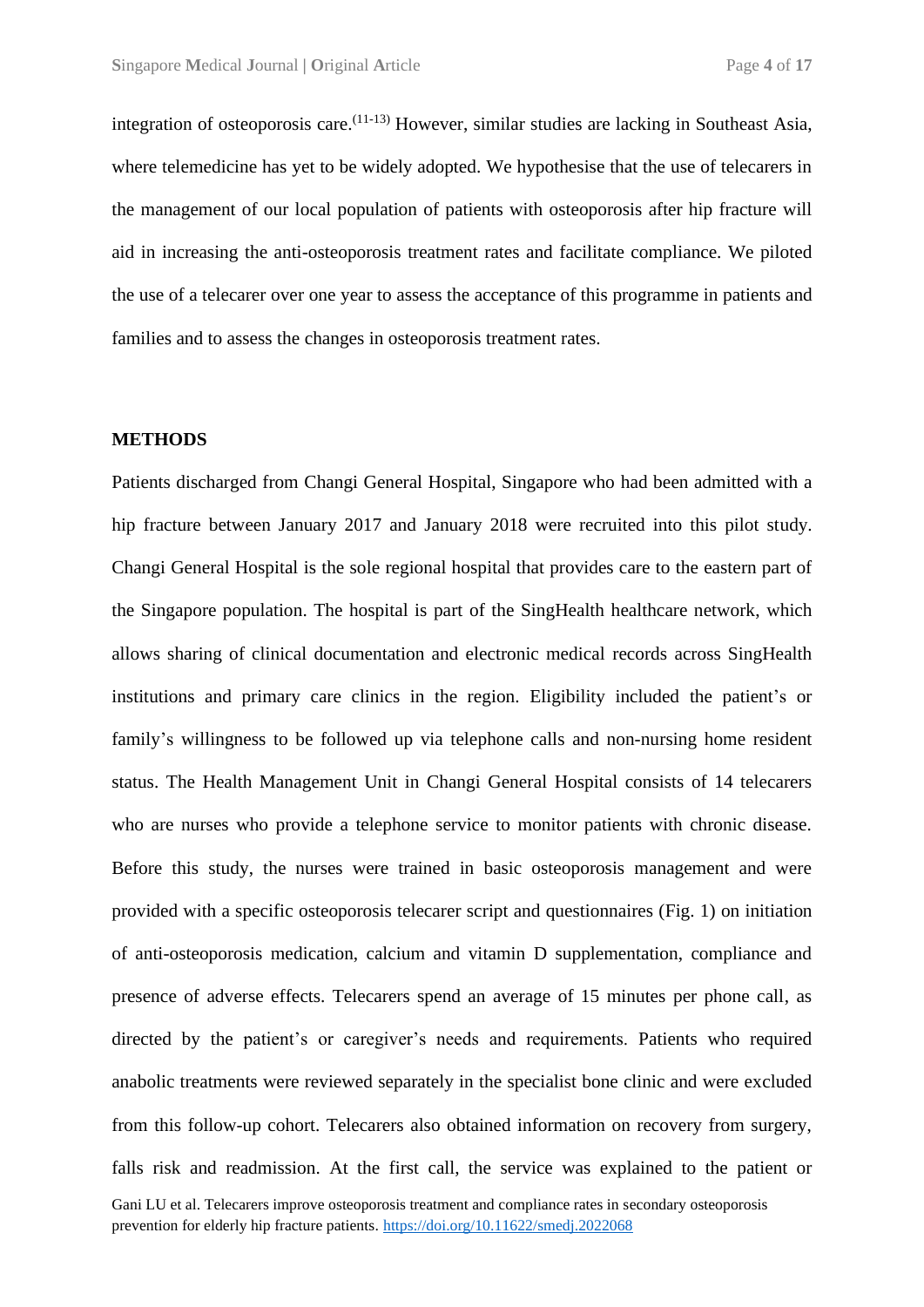caregiver, and verbal consent to participate in ongoing follow-up was obtained. Each patient was assigned an individual telecarer and scheduled calls were made at 3–4 days, three months, six months and one year after discharge. Osteoporosis education brochures were mailed out to patients by the telecarers after their first call to increase awareness and encourage patients to initiate and start treatment for osteoporosis. Telecarers also screened the patient's electronic medical records and prescribing database to confirm the accuracy of information regarding anti-osteoporosis prescription and follow-up appointments with their regular physicians. Osteoporosis treatments were recorded to verify the treatment initiated and compliance to treatment. Pharmacologic treatments analysed for this study were alendronate 70 mg oral weekly, risedronate 35 mg oral weekly, and s/c denosumab 60 mg six monthly. Calcium and vitamin D supplementation were also recorded. Reasons for not initiating treatments were documented from the electronic health records and Health Management Unit consultation notes. These were verified independently by study members LG and FT. Chi-square test was used to analyse the paired statistical difference in treatment rates for the group of patients followed through 12 months of telecarer calls.

#### **RESULTS**

From December 2016 to January 2018, 537 patients were admitted with a hip fracture and identified as being suitable for follow-up with the telecarer programme. The average age of the patients was  $79.8 \pm 8.23$  years, and 63.1% of them were female (Table I). Of these, 341 (63.5%) successfully completed 12 months of follow-up through the telecarer programme. The highest rejection rate was during the first call at 17.5%, which this reduced with time to 13.5% at three months, 8.9% at six months and 2.3% at 12 months (Fig. 1). The most common reason for failure to complete telecarer follow-up over the 12-month follow-up period was nursing home residential status ( $n = 61$ , 31.1%), followed by death ( $n = 59$ ,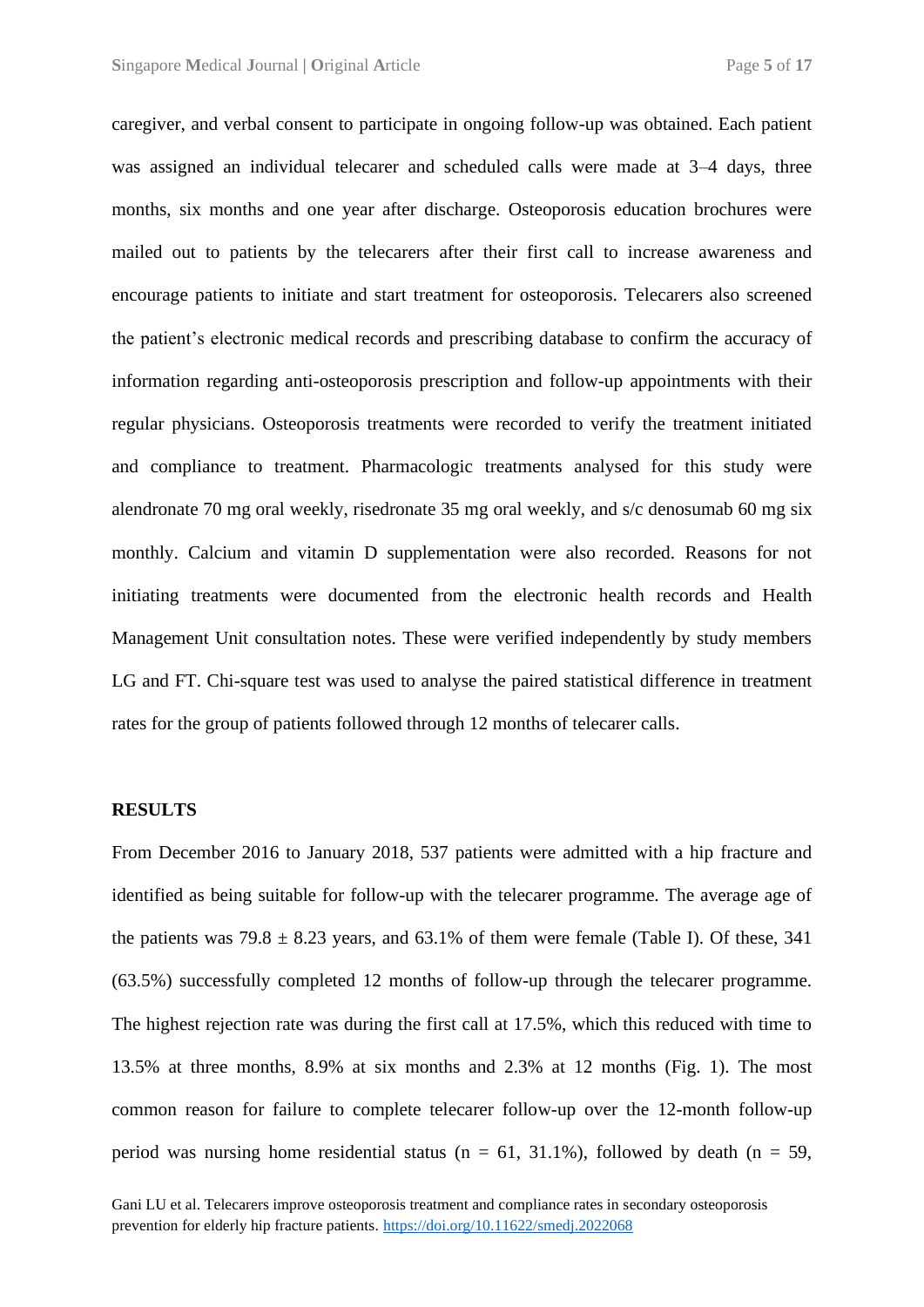30.1%); 47 patients (24.0%) were uncontactable and 14.8% ( $n = 29$ ) rejected further followup phone calls as they themselves or their family members were uninterested (Fig. 2). Male patients were more likely to not complete the 12-monthly follow-ups compared with female patients ( $p < 0.05$ ), and there was no statistical difference in the age of those who completed and did not complete the 12-month follow-up. An increase in the percentage of patients undergoing anti-osteoporosis treatment was observed, with 73.4% of patients undergoing treatment at 12 months compared with 31.4% undergoing treatment at the first call (Fig. 3), whereas 79.8% of patients were on calcium and vitamin D supplements at 12 months, up from 62.3% at the first call. However, an 80.8% drop from the six-month anti-osteoporosis treatment was observed. Accounting for patients who were uncontactable by the telecarers at the time of analysis at 12 months following their six-month call  $(n = 8)$ , 23 patients stopped their treatments despite being on this telecarer programme. A separate analysis was conducted to analyse reasons for not continuing treatment at different time points of 3, 6 and 12 months, and the proportion of causes for treatment cessation was similar. These reasons are summarised in Fig. 4. The most common reason for not continuing treatment for osteoporosis was patient and family rejection at 34.4%; physician lack of initiation contributed to 24.4% of the reasons for not commencing treatment; 24.4% of patients had renal impairment during follow-up; and another 16.7% of patients developed advanced dementia and life-limiting illness and were deemed unsuitable for anti-osteoporosis treatments. The Appendix contains a flowchart summary of the patients enrolled in the telecarer programme for the monitoring of secondary osteoporosis prevention.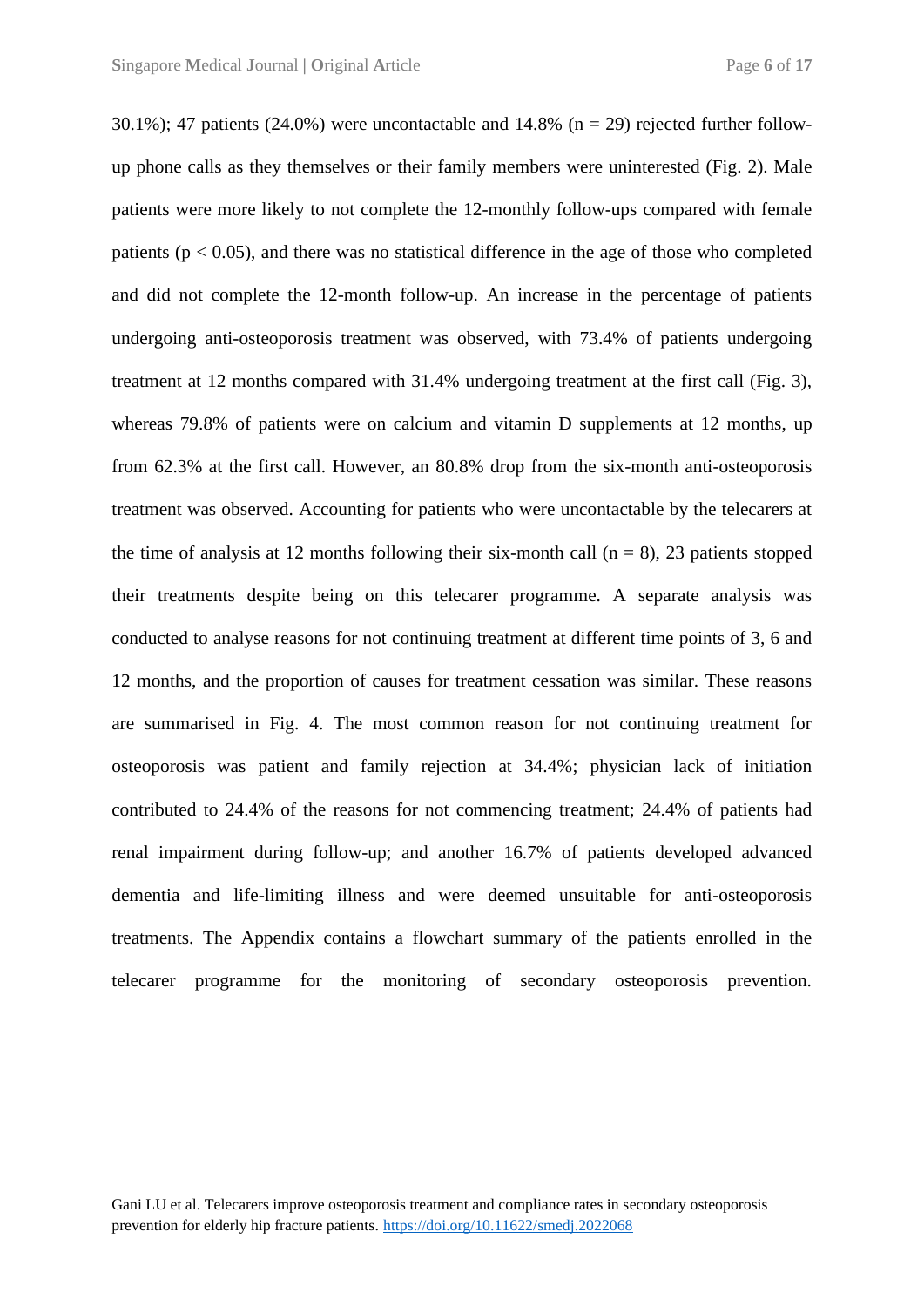| Characteristic   | No. $(\% )$     |  |  |
|------------------|-----------------|--|--|
| $Age^*(yr)$      | $79.8 \pm 8.23$ |  |  |
| <b>Gender</b>    |                 |  |  |
| Female           | 339(63.1)       |  |  |
| Male             | 198 (36.9)      |  |  |
| <b>Ethnicity</b> |                 |  |  |
| Chinese          | 411(76.5)       |  |  |
| Malay            | 78 (14.5)       |  |  |
| Indian           | 22(4.1)         |  |  |
| Others           | 26(4.8)         |  |  |

**Table I. Basic demographics of hip fracture patients enrolled in the telecarer programme.**

*\*Data presented as mean ± standard deviation.*

#### **DISCUSSION**

This is a pilot study evaluating the utility of telecarers in individualised monitoring of patients after discharge following a hip fracture, to increase initiation and maintain compliance with anti-osteoporosis medication. To our knowledge, this is the first study in the Southeast Asian population assessing the use of telecarers in the management of osteoporosis.

Telemedicine may have an increasing role in the management of chronic diseases and with resource limitations and the potential need to limit physical medical consultations in light of the recent COVID-19 pandemic. We have demonstrated the feasibility and challenges of using telecarers in following up older patients with a hip fracture after discharge for the management of their osteoporosis. Telecarer follow-up of patients after discharge was acceptable to most patients and caregivers, with only 14.8% of patients and families dropping out of the programme owing to lack of interest. However, only 63.5% of all patients with a hip fracture were able to successfully complete the 12-month telecarer programme. This was mostly because of a significant proportion of patients who were admitted to nursing homes after discharge and, thus, were unable to continue enrolment into this programme; in addition, a significant proportion of patients died during the 12 months. Those who persisted and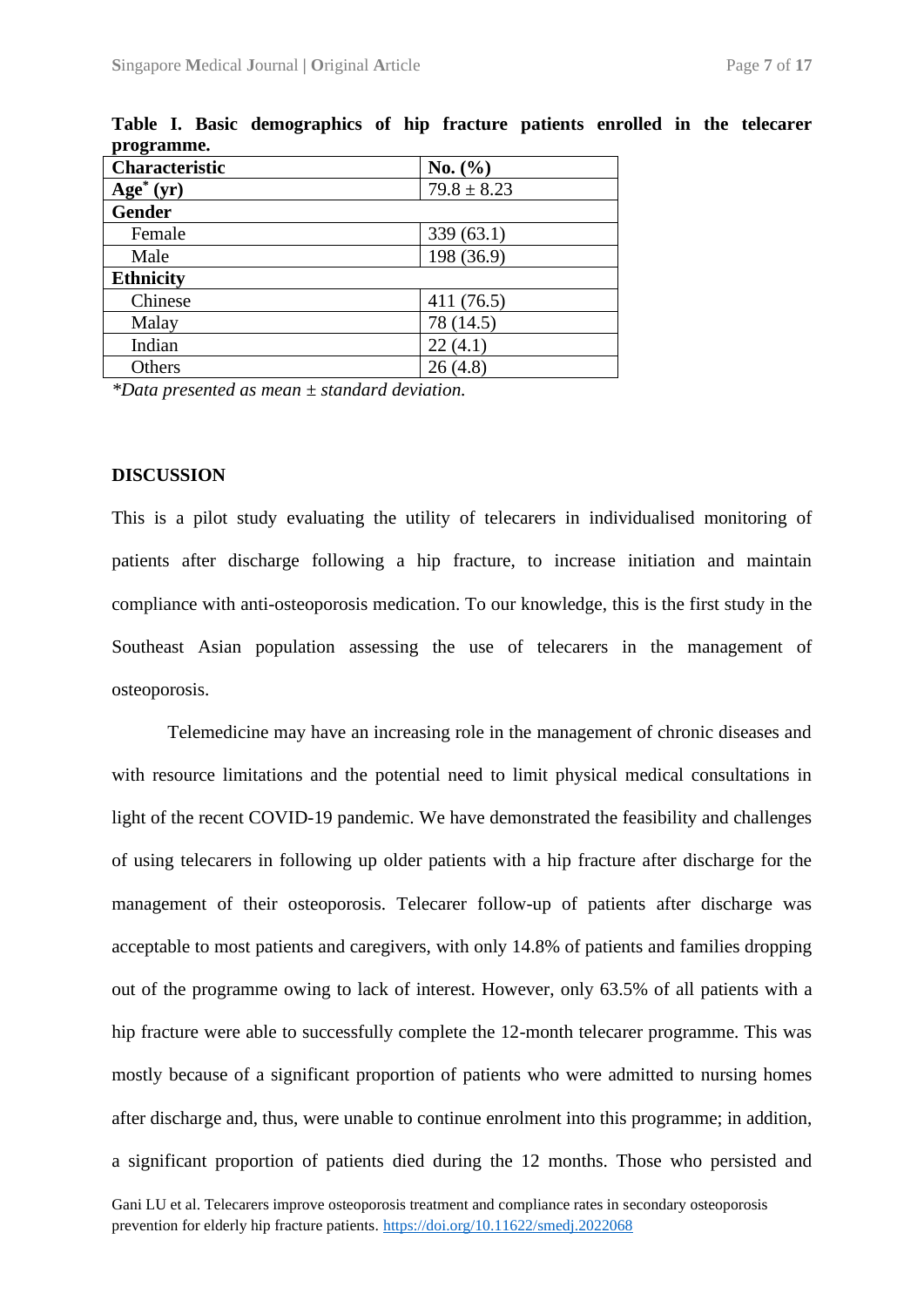completed the telecarer programme showed high rates of commencement of anti-osteoporosis medications. 73.4% of patients completed the telecarer programme, which was a significant improvement from our previous institution data, which showed a treatment rate of 31.5% in patients above 65 years old with a fragility hip fracture at one year.<sup> $(4)$ </sup> In this regard, our pilot programme was successful in increasing anti-osteoporosis treatment rates one year after hip fracture compared with our previous institutional data. Among those who failed to commence any treatments at 12 months, the most common cause of treatment rejection was patient or family preference at 34.5%, followed by clinician failure to prescribe at 24.4%. A significant mortality and morbidity rate was observed one year following a hip fracture, with 24.4% of patients developing renal impairment, and 16.7% having advanced dementia and life-limiting illness.

This data also demonstrates the multiple challenges that lie in the utility of telemedicine in the secondary prevention of osteoporosis in our population with fragility hip fracture. First is the high mortality and morbidity that develop after a hip fracture, with up to 20% of the total patients with initial hip fracture dying within one year or having to enter nursing homes; these patients account for most of those who failed to complete the telecarer follow-up in our study. Furthermore, 41.1% of patients who completed follow-up did not commence any osteoporosis treatment because they developed renal impairment, advanced dementia or life-limiting illness.

Patient or family preference remains the main reason for rejection of treatment for osteoporosis; in our study, this was the reason in 34.4% of those who did not commence antiosteoporosis treatment. Despite the telecarer's advice and education, these short intermittent contacts do not seem to be adequate in reinforcing the importance of secondary fracture prevention in all our patients with a fragility hip fracture. Future strategies should include further research into a patient's understanding of myths or misconceptions regarding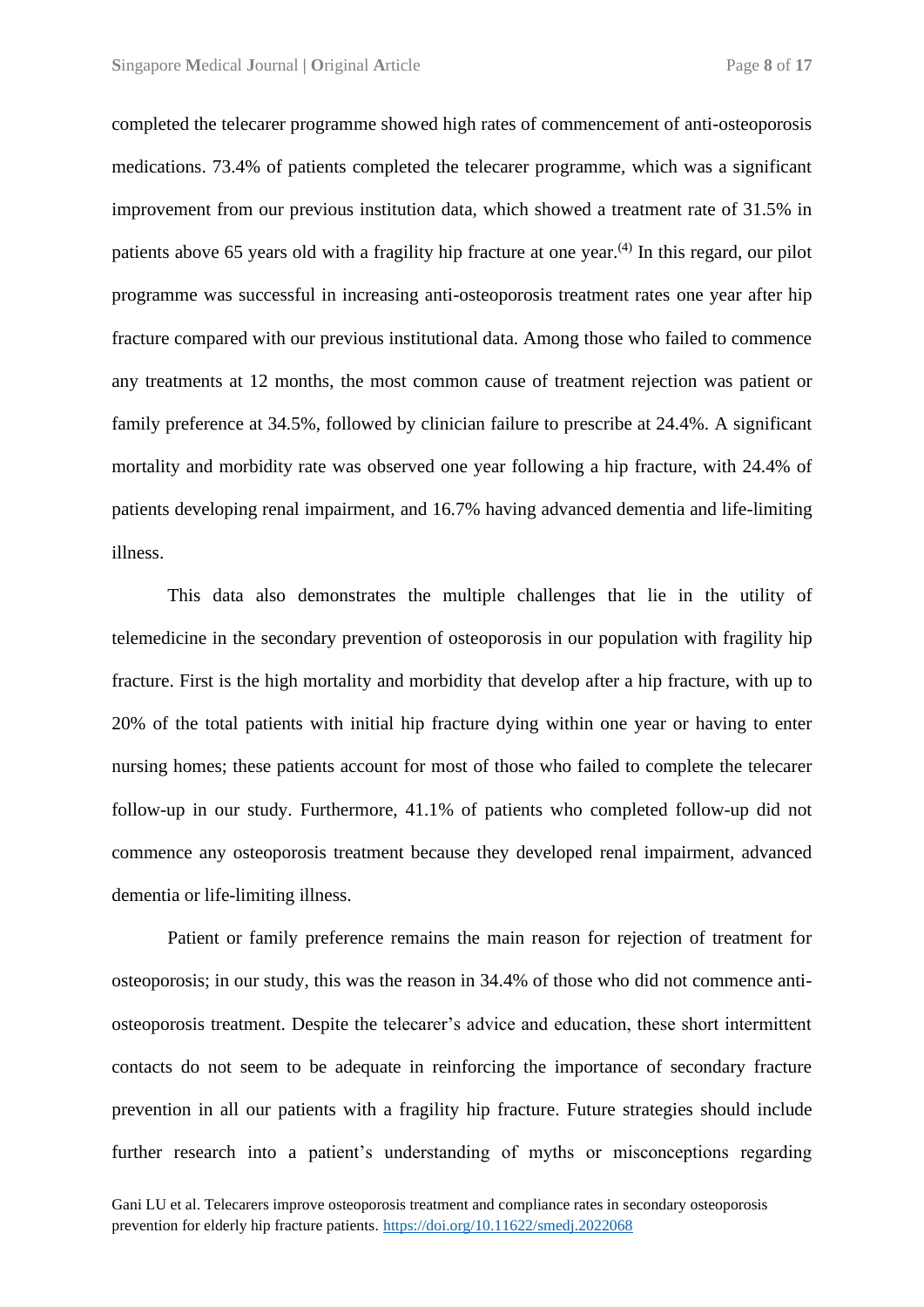osteoporosis and its treatment, and addressing these barriers in the initiation of therapy. Increasing public awareness of this disease and treatment should also be proposed as a way to tackle the lack of knowledge in the community.

Unfortunately, a proportion of patients did not have any treatment commenced for their fragility fracture and osteoporosis despite seeing their regular physician. Although we were unable to find out individual physician reasons for not commencing these osteoporosis medications, our clinical records review suggested that despite regular review and documentation by their regular physician, no mention of osteoporosis and treatment was recorded. This may potentially point to physician treatment inertia that could be caused by factors such as inadequate knowledge, lack of confidence or experience in treatment initiation, or lack of time during consultation to address these issues. Further research effort should also be made to better understand these barriers and address them with targeted education programmes for primary care physicians and specialists looking after osteoporosis patients on identifying and treating these patients. Furthermore, as our study demonstrated, as there is a large burden of mortality and morbidity in the hip fracture population, future interventions should also focus on primary prevention of hip fractures as a strategy to reduce the morbidity and mortality. In our study, we also found a substantial proportion (31.1%) of hip fracture patients enter into nursing home residential care. There is still a paucity of evidence regarding the efficacy of osteoporosis treatment in this population, with few nursing home patients included in the trials of these medications.<sup> $(14)$ </sup> A small study has shown evidence of bone mineral density gains in osteoporosis treatment among women in long-term care facilities who are still ambulatory.<sup>(15)</sup> We propose that strategies should be implemented to identify nursing home patients who are still ambulatory and who may benefit from osteoporosis treatment. These may include liaising with the nursing home physician and educating the patients on the evidence and benefits of these treatments. Future research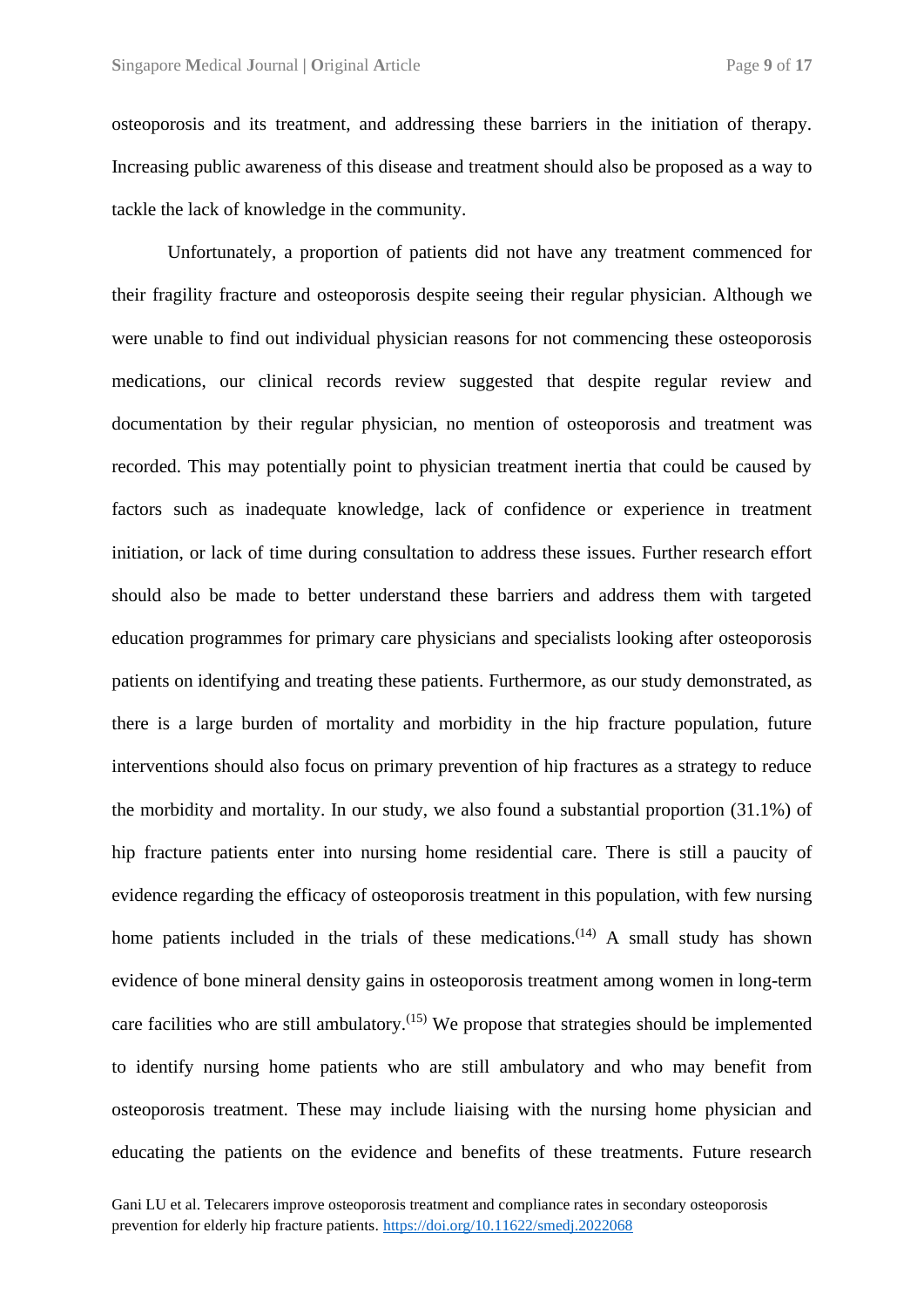should also be focused on assessing the benefits of osteoporosis treatment in nursing home patients where preserving mobility and independence may not be a gain, as there is now increasing evidence of potential extraskeletal benefits of nitrogen-containing bisphosphonates in reducing mortality from pneumonia and myocardial infarction in patients with hip fractures.<sup> $(16,17)$ </sup> Given that most hip fractures are preceded by previous sentinel osteoporotic fractures, further studies should look into the earlier intervention of osteoporosis treatment in these preceding fractures to prevent future hip fractures.<sup> $(18)$ </sup> Subsequent telecarer programmes in the care of osteoporosis should ideally incorporate simultaneously targeted strategies into addressing treatment barriers and potential myths or misconceptions in the management of osteoporosis in patients and their caregivers. Earlier intervention targeting not just hip fracture patients but those who present with other osteoporotic fractures such as vertebral and wrist fractures may be of more benefit, as these are typically younger populations that may benefit from earlier prevention of subsequent major hip fractures. Lastly, physician education and telementoring should be considered with the use of this technology to address physician inertia.

This study has some limitations. As the study duration was only for 24 months for recruitment followed by one year of follow-up, the sustainability of the telecarer service and longer-term compliance of patients on anti-osteoporosis medications are yet to be determined. All patients included in this follow-up had hip fracture, and whether the same intervention will be effective in patients with other types of fragility fractures warrants further studies. We did not have a concurrent control group that was not on follow-up with telecarers for comparison of treatment initiation and adherence rates. However, we used our historical data of treatment rates for evaluating the effectiveness of commencement of anti-osteoporosis treatment in our patient population. We also utilised electronic health records of the SingHealth institutions to check for medication prescription and clinic follow-up; a small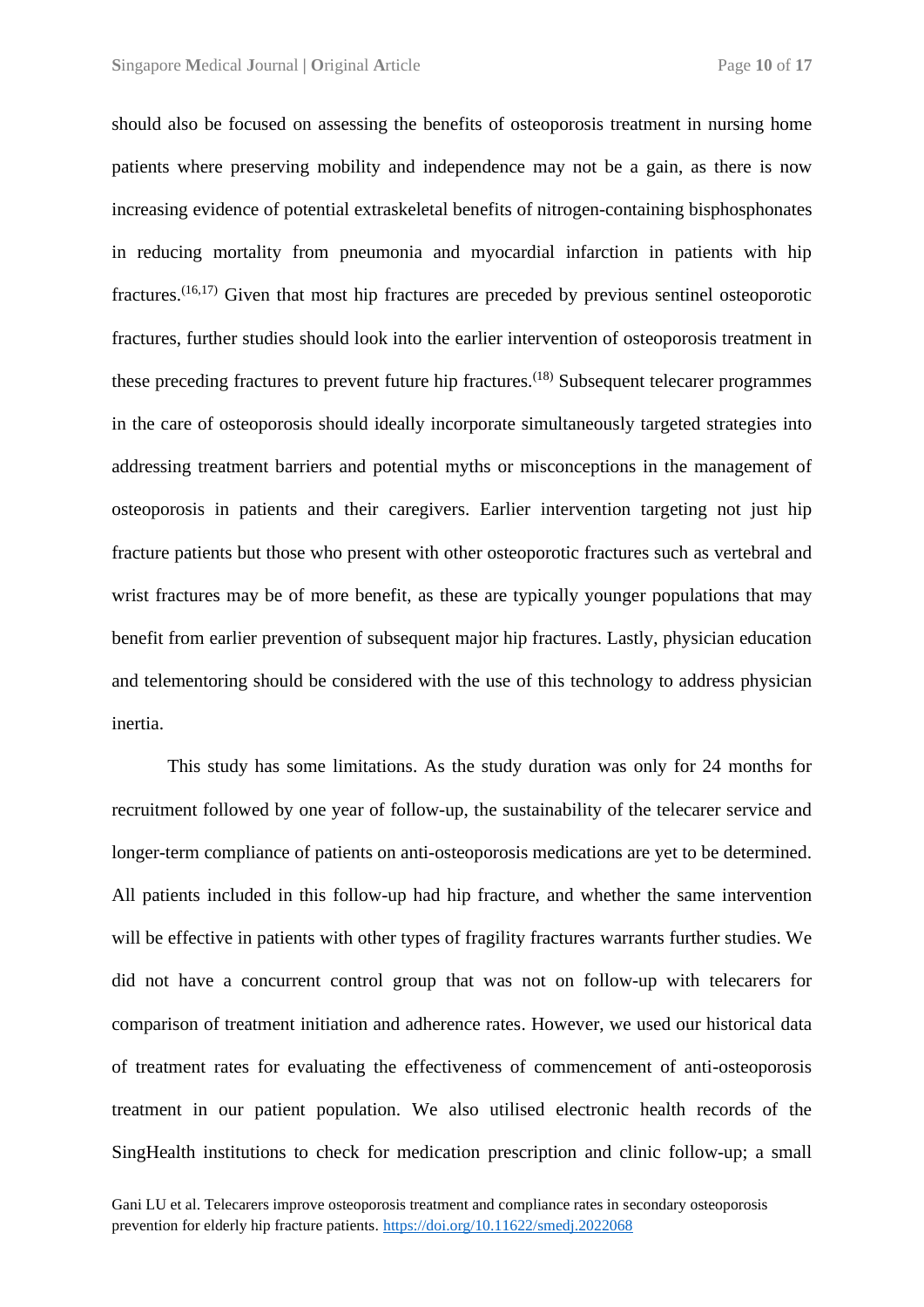proportion of patients may have chosen to have an ongoing follow-up in other institutions, which may not have been captured in this study. The reasons for treatment rejection were also collected from electronic records and may not fully represent individual reasons for treatment rejections. Individual physician reasons for not prescribing osteoporosis treatments were also not fully attainable in this study.

In conclusion, telecarers may play a role in increasing treatment rates in older patients with a hip fracture. However, patient or family rejection and physician inertia remain the main limitations of treatment. Further studies should look into a combination of interventions for both patients and physicians to address barriers, misconceptions and offer telementoring of physicians. Because of the significant proportion of patients with hip fracture entering a nursing home, strategies to identify patients in this population that may continue to benefit from osteoporosis treatment are needed. Given the significant mortality and morbidity of post-hip fractures, future efforts should be aimed at primary prevention of hip fractures by introducing this programme in younger patients who present with other fractures such as vertebral and wrist fractures.

#### **ACKNOWLEDGEMENT**

We thank the Health Management Unit in Changi General Hospital, Singapore for its help in providing patient data.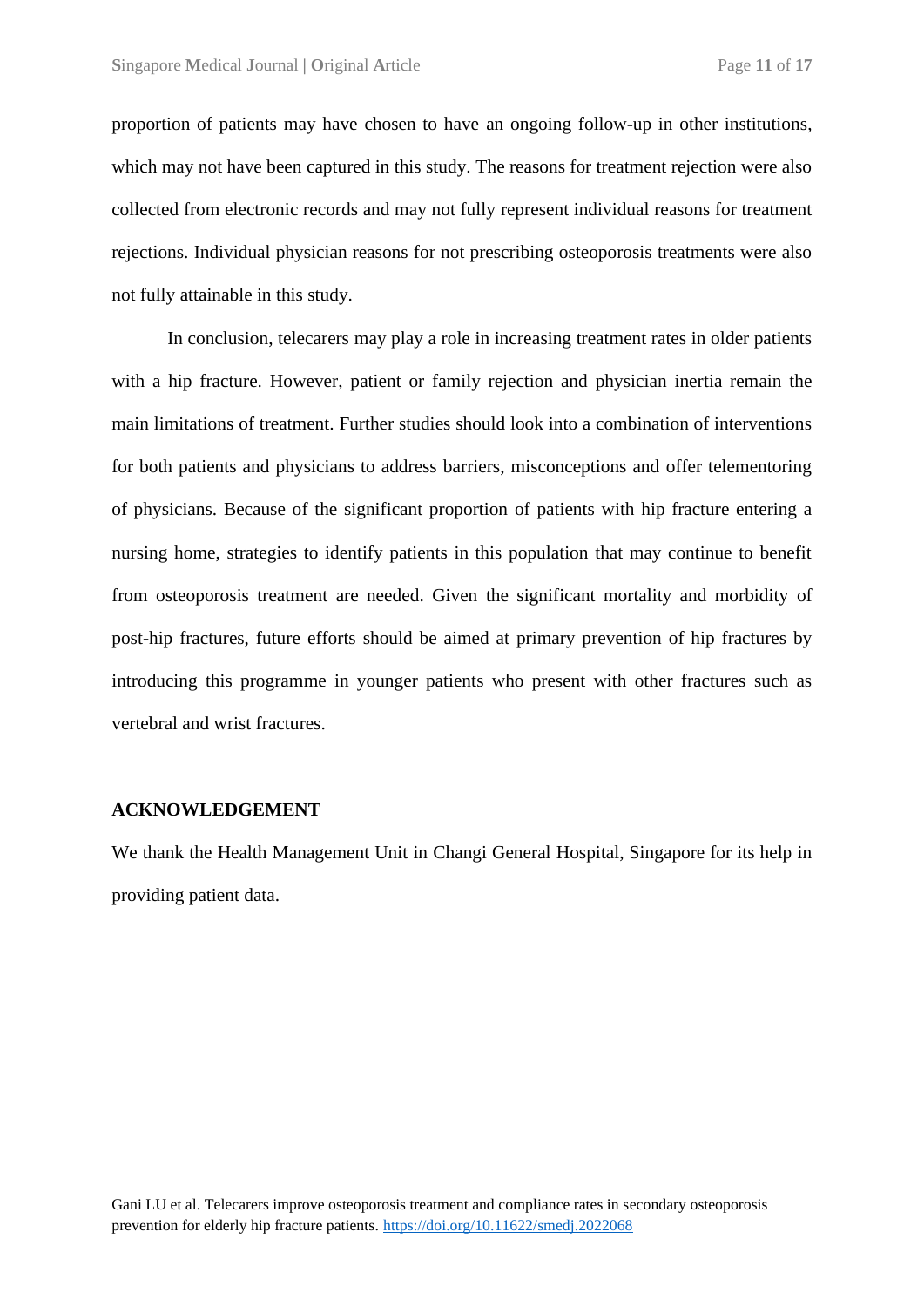#### **REFERENCES**

- 1. Solomon DH, Johnston SS, Boytsov NN, et al. Osteoporosis medication use after hip fracture in U.S. patients between 2002 and 2011. J Bone Miner Res 2014; 29:1929- 37.
- 2. Díez-Pérez A, Hooven FH, Adachi JD, et al. Regional differences in treatment for osteoporosis. The Global Longitudinal Study of Osteoporosis in Women (GLOW). Bone 2011; 49:493-8.
- 3. Guggina P, Flahive J, Hooven FH, et al. Characteristics associated with antiosteoporosis medication use: data from the Global Longitudinal Study of Osteoporosis in Women (GLOW) USA cohort. Bone 2012; 51:975-80.
- 4. Gani L, Reddy SK, Alsuwaigh R, Khoo J, King TFJ. High prevalence of missed opportunities for secondary fracture prevention in a regional general hospital setting in Singapore. Arch Osteoporos 2017; 12:60.
- 5. Times S. The Burden of Disease in Singapore 1990-2017. Straits Times Graphics. 2019. Available at: [https://static1.straitstimes.com.sg/s3fs](https://static1.straitstimes.com.sg/s3fs-public/attachments/2019/06/20/st_20190620_vndis_4920886.pdf)[public/attachments/2019/06/20/st\\_20190620\\_vndis\\_4920886.pdf.](https://static1.straitstimes.com.sg/s3fs-public/attachments/2019/06/20/st_20190620_vndis_4920886.pdf) Accessed June 3, 2022.
- 6. Darkins A, Ryan P, Kobb R, et al. Care Coordination/Home Telehealth: the systematic implementation of health informatics, home telehealth, and disease management to support the care of veteran patients with chronic conditions. Telemed J E Health 2008; 14:1118-26.
- 7. Celler BG, Lovell NH, Basilakis J, Magrabi F, Mathie M. Home telecare for chronic disease management. 2001 Conference Proceedings of the 23rd Annual International Conference of the IEEE Engineering in Medicine and Biology Society. Istanbul, Turkey: 2001, 3586-9.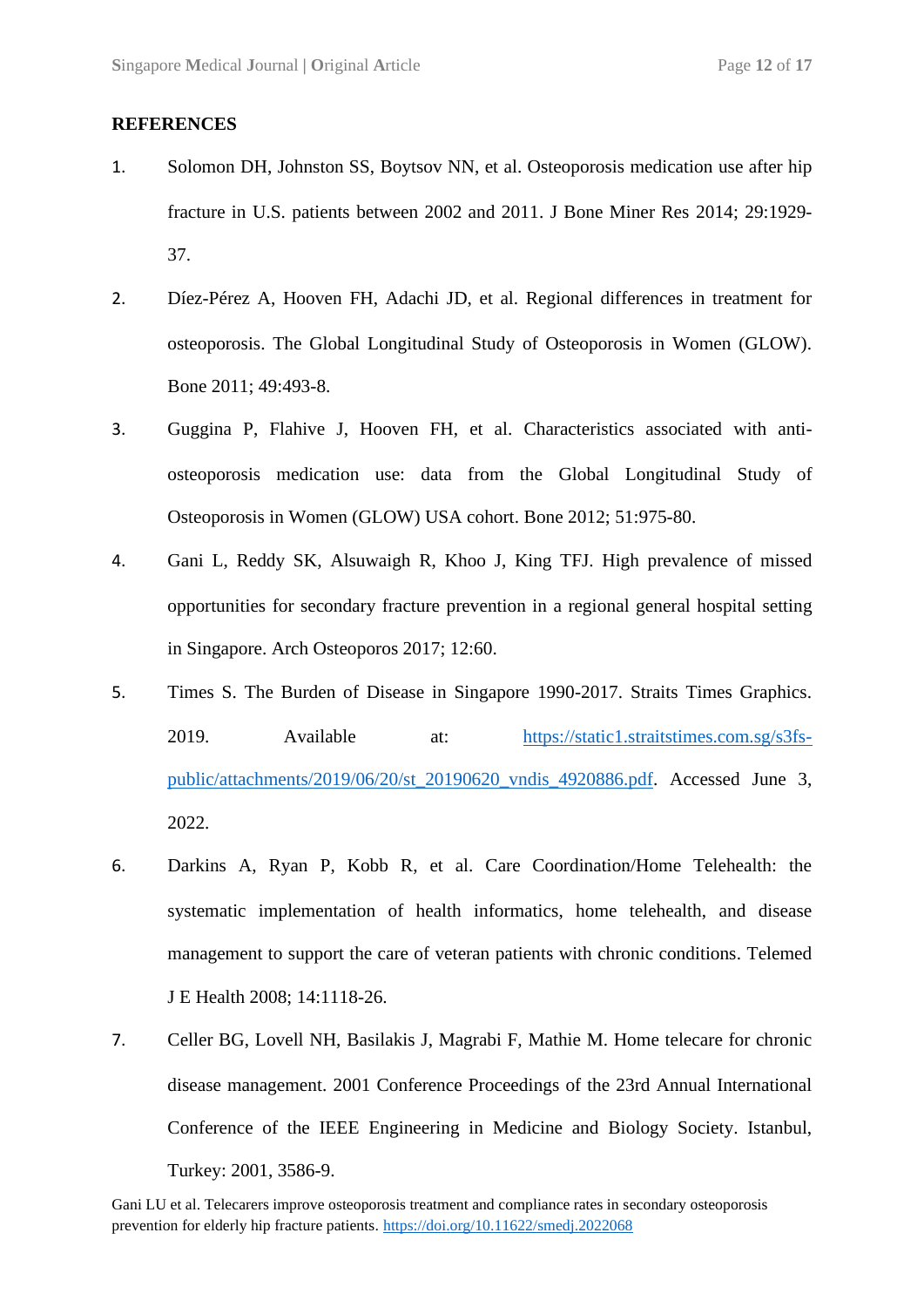- 8. Hu Y, Wen X, Wang F, et al. Effect of telemedicine intervention on hypoglycaemia in diabetes patients: a systematic review and meta-analysis of randomised controlled trials. J Telemed Telecare 2019; 25:402-13.
- 9. Bashshur RL, Shannon GW, Smith BR, et al. The empirical foundations of telemedicine interventions for chronic disease management. Telemed J E Health 2014; 20:769-800.
- 10. de Lusignan S, Wells S, Johnson P, Meredith K, Leatham E. Compliance and effectiveness of 1 year's home telemonitoring. The report of a pilot study of patients with chronic heart failure. Eur J Heart Fail 2001; 3:723-30.
- 11. Lewiecki EM, Bouchonville MF 2nd, Chafey DH, Bankhurst A, Arora S. Bone Health ECHO: telementoring to improve osteoporosis care. Womens Health (Lond) 2016; 12:79-81.
- 12. Dickson L, Cameron C, Hawker G, et al. Development of a multidisciplinary osteoporosis telehealth program. Telemed J E Health 2008; 14:473-8.
- 13. Palcu P, Munce S, Jaglal SB, et al. Understanding patient experiences and challenges to osteoporosis care delivered virtually by telemedicine: a mixed methods study. Osteoporosis Int 2020; 31:351-61.
- 14. Parikh S, Mogun H, Avorn J, Solomon DH. Osteoporosis medication use in nursing home patients with fractures in 1 US state. Arch Intern Med 2008: 168:1111-5.
- 15. Greenspan SL, Schneider DL, McClung MR, et al. Alendronate improves bone mineral density in elderly women with osteoporosis residing in long-term care facilities. A randomized, double-blind, placebo-controlled trial. Ann Intern Med 2002; 136:742-6.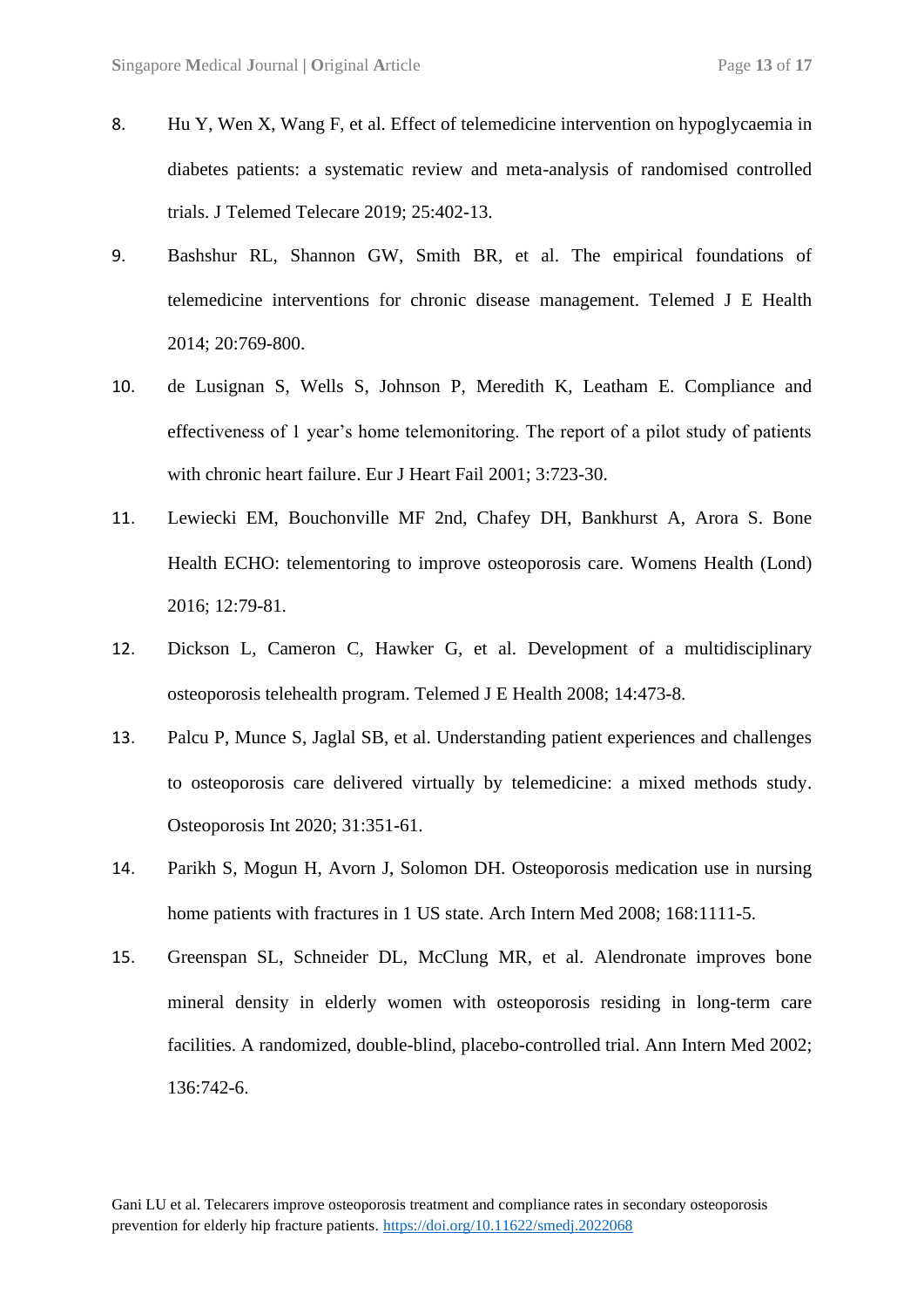- 16. Sing CW, Kiel DP, Hubbard RB, et al. Nitrogen-containing bisphosphonates are associated with reduced risk of pneumonia in patients with hip fracture. J Bone Miner Res 2020; 35:1676-84.
- 17. Sing CW, Wong AY, Kiel DP, et al. Association of alendronate and risk of cardiovascular events in patients with hip fracture. J Bone Miner Res 2018; 33:1422- 34.
- 18. Klotzbuecher CM, Ross PD, Landsman PB, Abbott TA 3rd, Berger M. Patients with prior fractures have an increased risk of future fractures: a summary of the literature and statistical synthesis. J Bone Miner Res 2000; 15:721-39.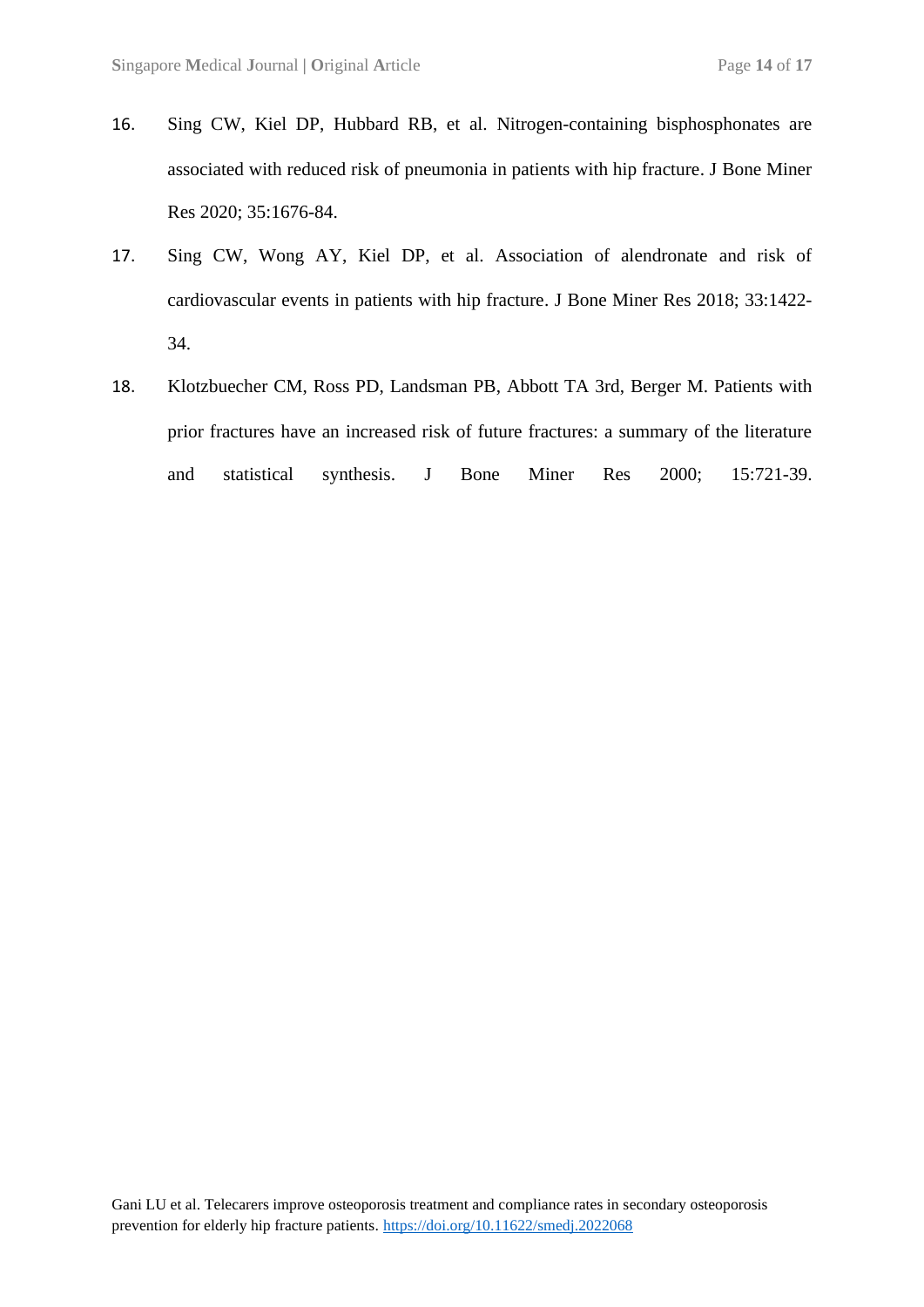## **FIGURES**



|                                 | Telerecarer Acceptance rate |           |           |            |  |
|---------------------------------|-----------------------------|-----------|-----------|------------|--|
|                                 | 1st call                    | 3rd month | 6th month | 12th month |  |
| Number of patients called       | 537                         | 443       | 383       | 349        |  |
| Number of patients rejected     | 94                          | 60        | 34        |            |  |
| <b>Telecarer Rejection Rate</b> | 17.5%                       | 13.5%     | 8.9%      | 2.3%       |  |
| No of patients followed up      | 443                         | 383       | 349       | 341        |  |

Fig. 1 Bar chart and table show telecarer call acceptance over 12 months.



**Fig. 2** Bar chart shows telecarer dropout reasons over 12 months.

Gani LU et al. Telecarers improve osteoporosis treatment and compliance rates in secondary osteoporosis prevention for elderly hip fracture patients. <https://doi.org/10.11622/smedj.2022068>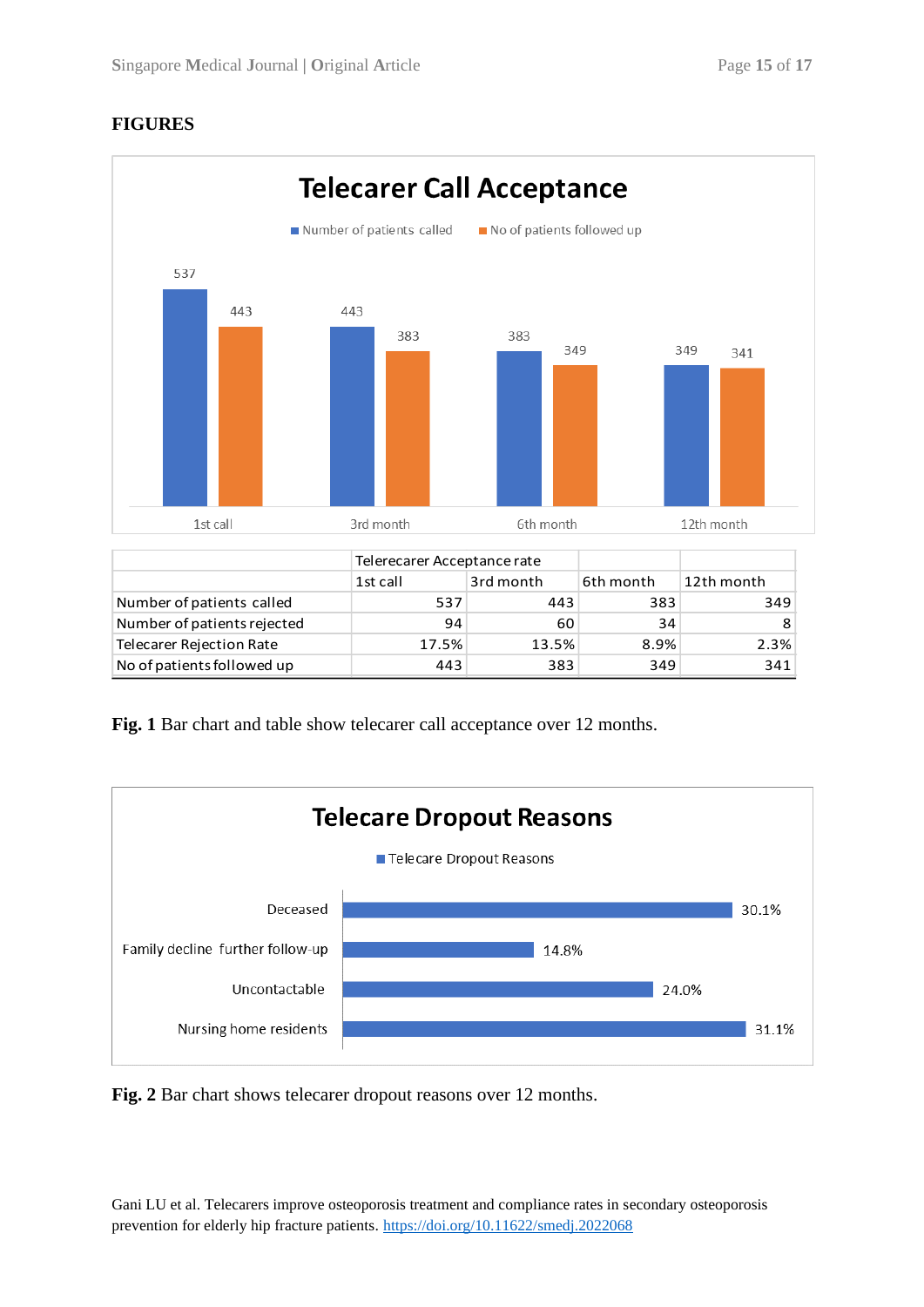

|                                                  | <b>1st call</b> | 3rd month | 6th month | 12th month |
|--------------------------------------------------|-----------------|-----------|-----------|------------|
| Patients on Anti osteoporosis medications        | 139             | 155       | 282       | 251        |
| Patients on Calcium and Vitamin D                | 276             | 278       | 254       | 272        |
| Percentage of patients on osteoporosis treatment | 31.4%           | 40.5%     | 80.8%     | 73.4%      |
| Percentage of patients on Calcium and Vitamin D  | 62.3%           | 72.6%     | 72.8%     | 79.8%      |

**Fig. 3** Bar chart and table show the percentage of patients on osteoporosis treatment, calcium and vitamin D supplementation over 12 months



**Fig. 4** Bar chart shows reasons for osteoporosis treatment rejection.

Gani LU et al. Telecarers improve osteoporosis treatment and compliance rates in secondary osteoporosis prevention for elderly hip fracture patients. <https://doi.org/10.11622/smedj.2022068>